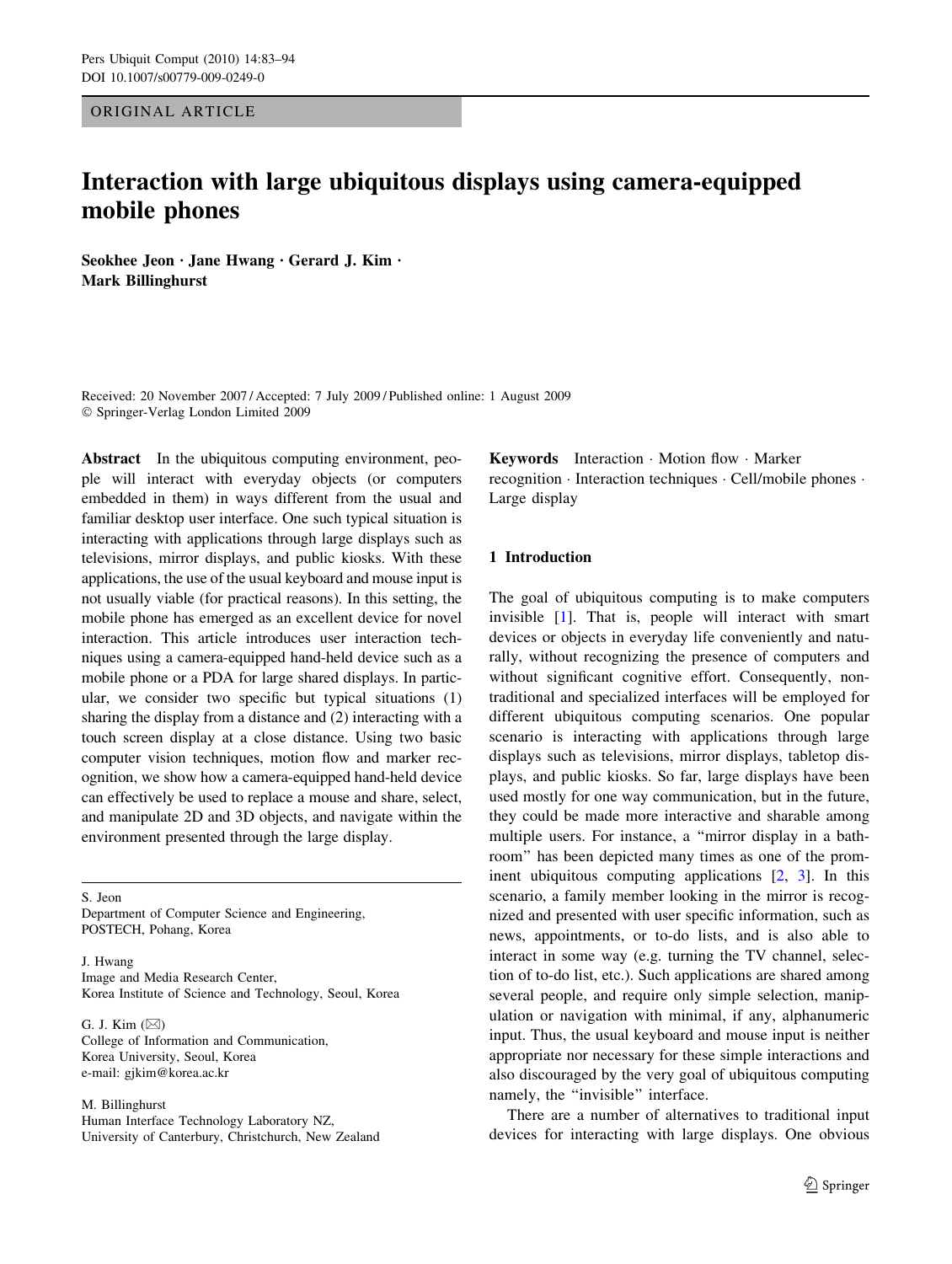candidate is the mobile phone. Recently, mobile phones have dramatically improved in terms of their computational power (nearing 1 GHz processing), and are increasingly equipped with various sensing devices like a camera, microphone, and even acceleration sensors. They can also share computational loads with main servers using their improved communication modules such as Bluetooth, wireless LAN, infrared communication, and UWB (ultra wide band technology that supports more than 600 Mbps wireless bandwidth). In the context of association with public devices, mobile phones have the added advantage to provide "private" information and sensory display (e.g. LCD, sound, vibration).

This article introduces user interaction techniques using a camera-equipped hand-held device such as a mobile phone or a PDA for large shared display environments. The camera is used to implement continuous tracking of the mobile device, and buttons for discrete inputs/commands. Using two basic computer vision techniques, the motion flow and marker recognition, we show how a cameraequipped hand-held device can be used effectively to replace a mouse and share, select or manipulate 2D and 3D objects and navigate within the environment presented through the large display. In particular, we consider two different cases, sharing the display from a distance, and using the mobile device as a second input device for interacting with a touch screen display.

In the next section, we review other researches that are related to this work such as interaction using hand-held devices and vision-based tracking. Then, we present three scenarios as starting points for interaction design for the two target usage situations. Based on the task analysis and requirements, Sects. [4](#page-3-0) and [5](#page-6-0) describe the specific proposed interfaces and their implementations. Next, we report and discuss our experiences in using the proposed interfaces. Finally, we conclude the article with a summary and plans for future work.

## 2 Related work

Possibilities for interaction with smart hand-held devices (e.g. palmtop computers) were first investigated in 1993 by Fitzmaurice et al. [\[4](#page-10-0)]. In this article, the authors suggested several methods for display and 3D interaction using palmtop computers in a virtual reality (VR) application. Watsen et al. have also used a PDA to interact in the virtual environment, but this interaction was mostly button or touch screen based and no PDA tracking was used [\[5](#page-10-0)]. Kukimoto et al. also developed a similar PDA-based interaction device for VR, but with a 6DOF tracker attached to it. Using this they were able to demonstrate 3D interaction such as 3D drawing with the PDA (moving it

and pressing the button or touch screen) [\[6](#page-10-0)]. Mantyla et al. used an accelerometer for detecting user's hand gestures (with Hidden Markov Models) for interaction with hand-held devices [\[7](#page-10-0)]. Accelerometers give better performances on movement-oriented gestures; however, many gestures are position sensitive and so are better handled with a vision-based approach.

There were several previous researchers who tried to use the camera as an interface for user interactions, especially for 3D interactions [\[8](#page-10-0), [9](#page-10-0)]. However, robust user's motion tracking is not an easy problem, particularly in unconstrained environments and with the limited computational power of mobile phones [\[10](#page-11-0)]. As mobile phones become more powerful, they are becoming more useful as a platform for computer vision. For example, Wagner et al. implemented a marker-based augmented reality (AR) system using a self-contained hand-held device and applied it to their textual environment augmentation project [\[11](#page-11-0)]. Paelke et al. developed a hand-held AR-based soccer game which uses a camera for detecting kicking gestures [\[12](#page-11-0)]. Hachet et al. used a camera-equipped hand-held device as a prop for interaction in a virtual environment. In their system, the hand-held camera recognized the movement and poses of a special marker held in the other hand [\[9](#page-10-0), [13](#page-11-0)]. The user could interact in the virtual environment (seen through a separate large display in front of him) by detecting the motion of the marker by the camera. Hansen et al. used a camera-equipped mobile device to establish a spatial relationship between a virtual environment and the physical space to form a mixed reality space [[14\]](#page-11-0).

There have already been previous attempts to use camera-equipped phones for interaction with large display systems. Such a combination has already been emerged as a popular system configuration according to Kruppa et al. [\[15](#page-11-0)]. Ballagas et al. used camera-equipped mobile phones for interacting with the large vertical displays. They used the optical flow algorithm and software markers for tracking the mobile device [\[16](#page-11-0)]. They also considered the problem of multi-user collaboration in a large shared display using mobile phones. Their work was partly based on a survey they conducted on the use of a mobile phone as a ubiquitous input device. In the survey, they categorized interaction methods according to the interaction dimensionality (1D/2D/3D), task (position/orientation/selection), continuity (continuous, discrete), and directness (direct/ indirect), and noted that more attempts were needed in applying mobile phones to ''3D'' interaction. Rohs et al. too combined mobile phones with the large public display. Marker-free user motion tracking was achieved using a similar optical flow algorithm and software markers on the display [\[17](#page-11-0)]. The Spotcode project also focused on the usages of the mobile phone in the large shared display. They designed context-related markers for the tracking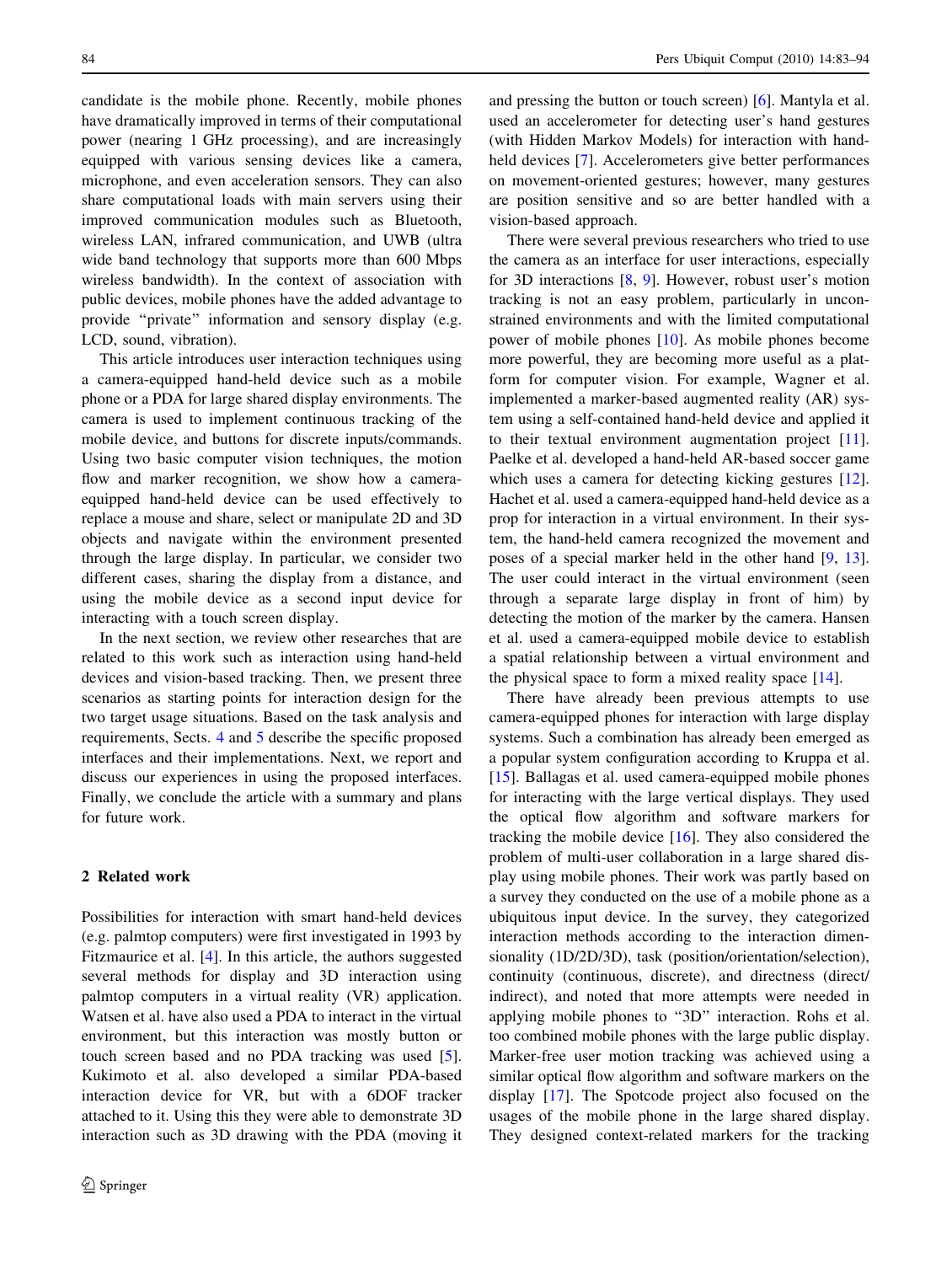[\[18](#page-11-0)]. Special devices such as infrared LEDs also have been used to help detect the position of the hand-held device and for interaction [\[19](#page-11-0)]. Our work builds on these lines of researches in terms of proposing a new way of interacting with large displays using camera-equipped phones.

The most popular forms of public or sharable displays are relatively small (sharable by only two or three) and thus can be implemented satisfactorily (in terms of interaction requirements) with touch screens  $[20, 21]$  $[20, 21]$  $[20, 21]$  $[20, 21]$ . Note that most current touch screens can only support one touch at a time, thus are not appropriate for interaction among many number of people. For larger scaled systems with more complex interaction requirements (which is our target application area), one possible approach is to employ laser pointers (equipped with buttons) with special ''spot'' detectors behind the display [\[22](#page-11-0)]. For comparison, it would be certainly possible to install a laser pointer on a mobile phone to mimic such an approach. However, again it would be difficult to distinguish between laser spots among multiple users. Regenbrecht et al. developed a versatile tabletop interaction system with a sharable display but required special setups including multiple cameras, tabletop projection, and interaction devices (e.g. a commercial digital pen) [\[23](#page-11-0)]. In contrast to these efforts, in our work we restricted our system to be as self-contained as possible, that is, to work without any external installation of physical sensors or markers. In addition, our goal is to support multiple users using and sharing a relatively large display.

### 3 Interaction scenarios and requirements

As a starting point, we present three distinct scenarios for using the camera phone for interacting with a large display. The first scenario involves the task of sharing and exchanging information presented in a distant large display among multiple participants (See Fig. [1;](#page-3-0) Scenario 1).

#### Scenario 1

The marketing team is gathered in the presentation room, discussing the market strategy for the next phase and job assignments. Each member of the team points their mobile phone toward the display and uploads his or her idea of what their jobs are. Each person moves one's mobile phone to post their ideas without cluttering the overall display. Bill, the manager, tries to sort through the information, prioritizes and makes an ordered list of assignments. He does this by pointing his mobile phone at the screen and selecting the member's posts, moving and dragging them here and there, and even deleting some of the unnecessary ideas. Using his mobile phone as the interaction device, he creates copies of several arrows and moves, elongates and rotates them between the assignments to draw a big flow diagram of assignments. When everything was agreed, Bill presses a button on his phone to save the document. Gerry selects the modified version of his posts and copies that back into his mobile phone and confirms it through the phone (private) display.

As can be seen in this scenario, large public displays usually do not employ touch screen systems that would otherwise allow direct selection and manipulation of objects. This may be due to cost (having to cover a large area), technology (e.g. multiple touch not possible), operational reasons (e.g. required maintenance) or physical inaccessibility (e.g. not being able to reach top portion of the display). Note that while a simple virtual mouse might suffice for this particular scenario, our ultimate purpose is also to find creative uses for the ''display'' capabilities of the hand-held devices (as illustrated in the last part of the scenario). The scenario demonstrates the needs for the usual fundamental tasks such as object selection, translation, rotation, and scaling. In our context, one alternative solution is to integrate a wireless optical mouse capability into a mobile phone. This solution is not sufficient because a 2D mouse (1) is not appropriate for contents that require 3D interaction, (2) requires an operating surface that might not be available all the time, and (3) may not support multiple mouse input. Another possibility is the use of the ''virtual desktop'' mapping the public display to the small mobile phone display (assuming the mobile phone display has a touch screen). However, the size and resolution of the mobile phone display is too small to support effective collaborative interaction as depicted in the preceding scenario.

The second scenario involves a more intimate use of the display from a close distance using a touch screen and cell phone input (See Fig. [2;](#page-3-0) Scenario 2).

Jack and Jill are preparing a joint report. Jack pulls up couple of files on the tabletop display and tries to show one to Jill. He chooses the document with his finger on the touch screen and drags it toward Jill who is sitting at a different side of the table, and at the same time rotates his cell phone, with the other hand, to rotate the document toward Jill. Jill finds the document to be too small for her viewing pleasure and enlarges the scale by selecting an anchor point on the document, dragging upward to make space, and gestures her cell phone, with the other hand, side ways to enlarge the document all at the same time. By a touch of a button, the cell phone is turned into a magnifying glass allowing Jill to examine the fine details of the figure in the document (2D Interaction). Jill has a 3D model of a product from her company in her mobile phone. She wants to discuss with Jack about the product. She copies the 3D model file to the tabletop display. She would like to show to Jack a closer look of the bottom part of the model. She rotates the model and zooms into the model using her mobile phone (3D Interaction).

Scenario 2 illustrates the need for two-handed simultaneous interaction for object rotation. Without the twohanded input, the object rotation must be carried out as a sequence of operations. Touch screen systems usually do

Scenario 2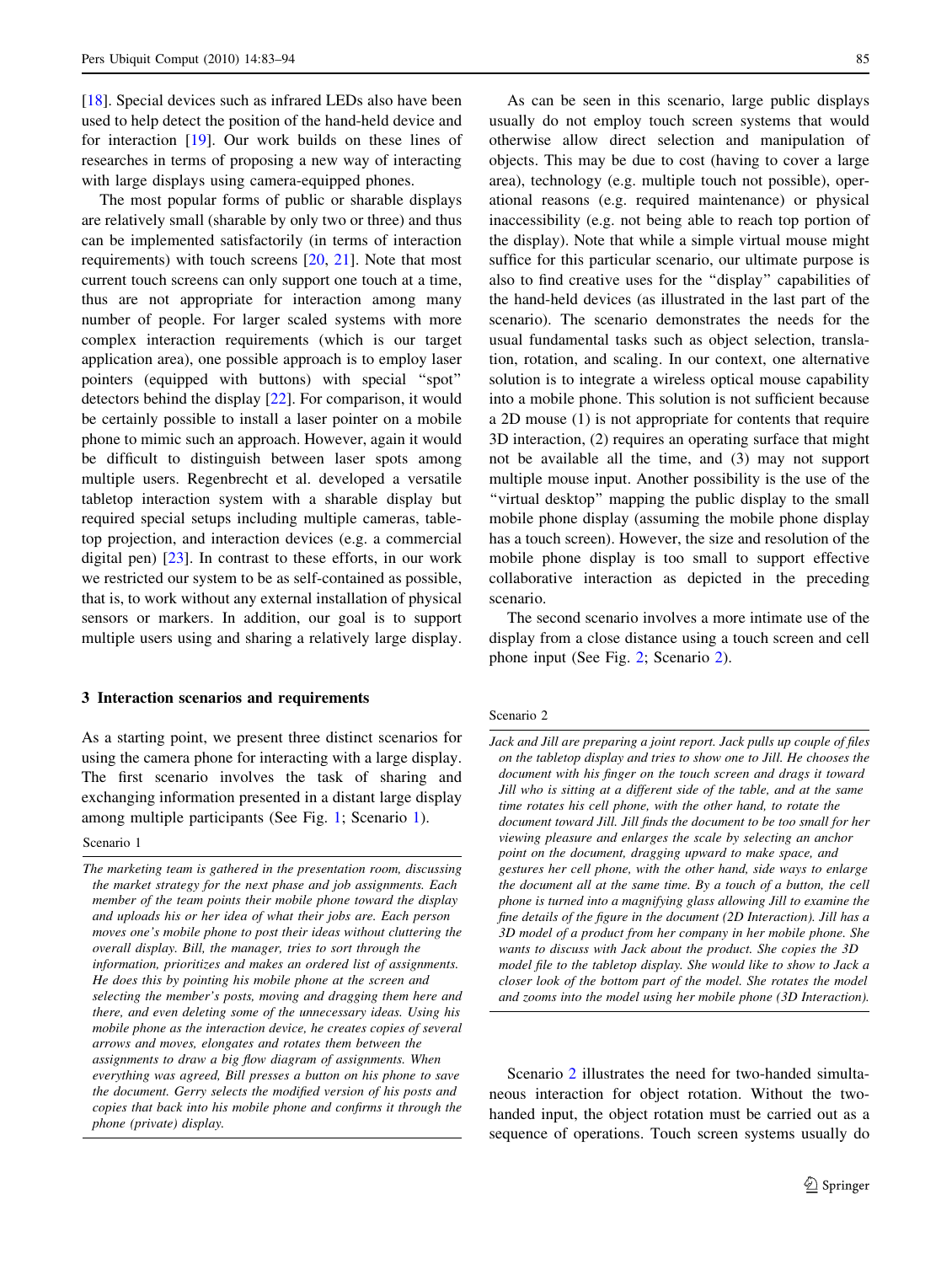<span id="page-3-0"></span>

Fig. 1 A scenario for using camera phones in a shared environment with a distant display



Fig. 2 A scenario for using camera phones in a tabletop display environment with a touch screen

not allow simultaneous two-handed input. Thus, one solution is to use a smart tangible prop, like a sensorequipped mobile phone, as an embodied interface.

The final scenario illustrates the novel integration of motion gesture-based interface with the private display (see Scenario 3). The metaphoric motion gesture-based interface enabled by the sensors/camera on the mobile phone can enhance the overall experience of the game play (or other location-based contents) [\[24\]](#page-11-0). Note that while we expect a complex system command structure (e.g. through a hierarchical menu system) will not be necessary by the nature of highly specialized ubiquitous computing applications, if necessary, it can be implemented by a combination of the sensor enabled continuous tracking and button commands.

# $\textcircled{2}$  Springer

#### Scenario 3

Andrew and Ellen like to play a multi-player racing game on their Bluetooth connected mobile phones. They like it even better when they can seamlessly connect it to their large screen television at home. The large screen TV shows the whole racing track with positions of each player (with other friends or family members cheering on) and incoming obstacles and gift points, while the mobile phone displays show first person views of the on-going racing game. Moreover, instead of button presses, they ''rotate'' their phones to change direction (like a car handle) and ''push and pull'' the phones to control acceleration.

# 4 Proposed camera-equipped phone interfaces for large displays

To summarize the interaction requirements, a ubiquitous computing application with a sizable display will be driven mainly by object selection and manipulation through two subtasks: continuous positioning and making discrete commands. Although not highlighted in the three usage scenarios, navigation or search (e.g. going to the next channel or simple menu/content browsing) is also an important task that can be realized by the same subtask(s) and also by interpreting user motion. In this section, we describe a specific mobile phone-based interface implementation for interacting with 2D/3D environments through a large sharable display: (1) as a 2D/3D ''fly'' mouse, (2) as an embodied agent, and (3) as a medium for motion gesture. In all cases, continuous tracking is necessary, and this is implemented using two basic computer vision techniques, motion flow, and marker recognition (See Section [5\)](#page-6-0).

The interactive large display system for which the proposed camera phone interaction is to be applied is shown in Fig. [3](#page-4-0). The Nokia 6630 mobile phone with the Symbian Series 60 (Second edition FP2) as its operating system [[25\]](#page-11-0) is used. To implement the marker-based approaches, we have used the ARToolkit [[26\]](#page-11-0) for the Symbian OS. All optical flow calculation and marker tracking algorithm (See Sect. [5](#page-6-0)) were carried out within the hand-held device (i.e. not on the server side). The communication between the device and large display system (server) was made by a Bluetooth connection. For example, the motion vectors of the tracking features computed with the hand-held device were sent to the server. Likewise, marker transformation matrices were sent to the server when the marker-based approaches were used. The large display system uses (when operated from a close distance) the NextWindow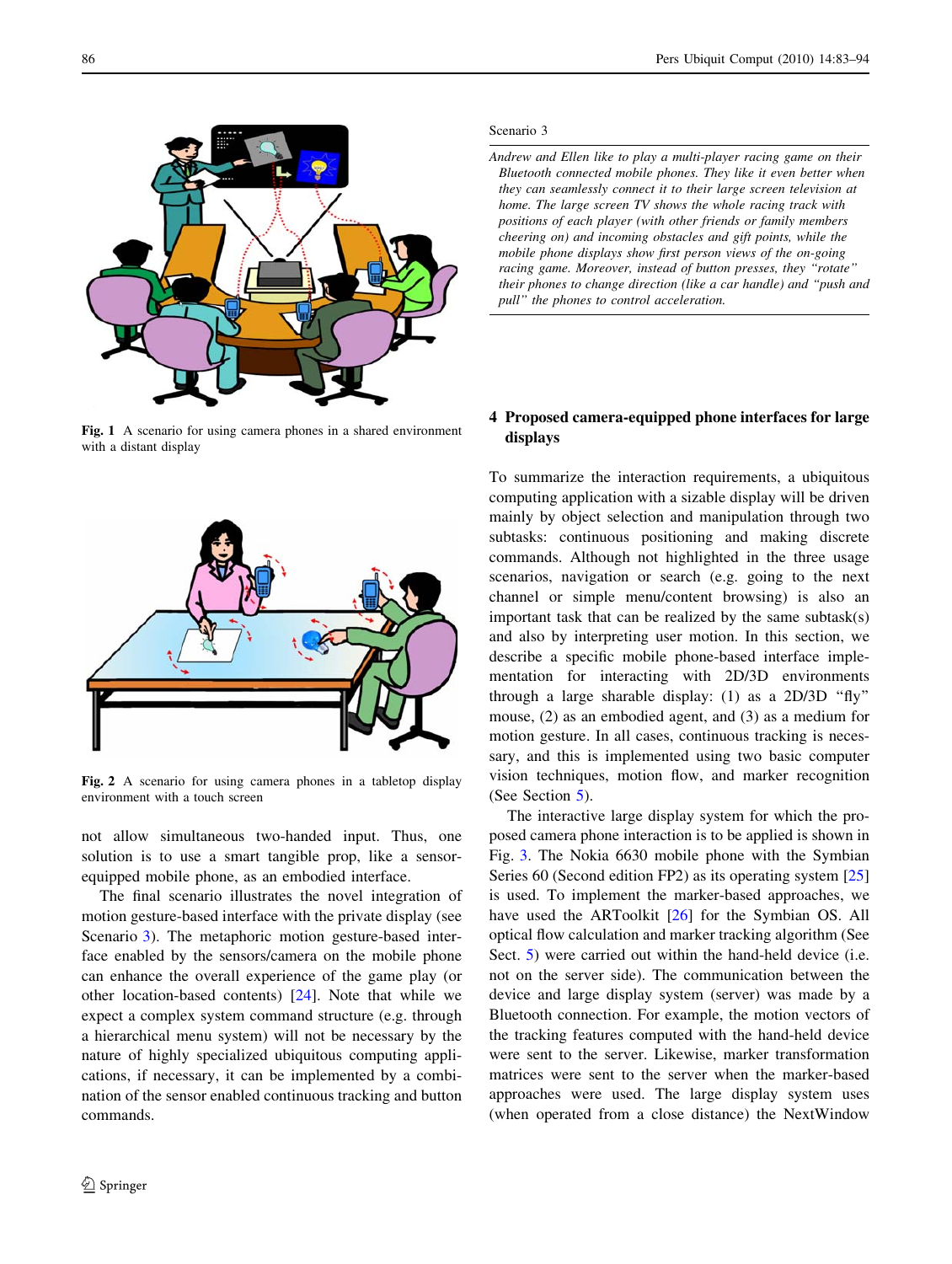<span id="page-4-0"></span>Fig. 3 The overview of the interactive large display system: a multiple users interacting with a distant display using cell phones and b with a close touch screen display. Tracking data is conveyed wirelessly to the server which manages the application/display



(a) Distant large display

(b) Close large touch screen

(2100 series touch frame) [[27\]](#page-11-0), a touch screen that allows one finger touch input at a time.

## 4.1 Interacting from distance (without a touch screen)

# 4.1.1 Motion flow-based approach for 2D interaction

The motion flow-based approach uses a cursor which indicates the position of user's interest. The basic sequence of a selection is identical to our normal use of a 2D cursor. We see a cursor, locate it over the object and select the object right beneath it (using a button). One benefit of this method is that it is not necessary to find out the absolute position of the interaction device because a cursor always indicates the absolute position of the user's interest. Thus, the tracking module only needs to find the relative movement of the interaction device using motion flow-based relative tracking. After selecting an object, we can move the object to a different location by dragging the cursor. The movement of the cursor is obtained from the relative movement vectors of the optical flow  $[28, 29]$  $[28, 29]$  $[28, 29]$ . The implementation of the relative motion tracking is described in Section [5.](#page-6-0)

A usual 2D rotation requires a specification of the rotational axis and continuous tracking for specifying the amount and direction of the rotation. Once an object is selected, the proposed cursor-based rotation assumes a rotational axis (2D point on the object), and maps the amount and direction of rotation (See Fig. [4](#page-5-0)).

#### 4.1.2 Marker-object approach for 2D/3D interaction

Although the cursor-based interaction (enabled by the motion flow) is quite intuitive to use, it has several shortcomings. The most serious one is that we always have to move a cursor to the appropriate position before selecting the object. This redundant manipulation would be a major performance hurdle if the task was time critical.

In this approach, a marker is assigned to each object. Through marker tracking, we can select an object by just putting the object on the centre of the camera view and pressing selection button on the phone. As soon as we press the button, each object is overlaid by a virtual marker (previously hidden) and by identifying/tracking the marker, the object can be selected. After the object selection, the overlaid markers disappear except for the selected object's marker. Since we know the position of selected object's marker in the camera view projection plane, forcing that marker's position to the centre of the camera viewing plane is easily accomplished. As a result, the selected object moves with the centre of the camera viewing direction. The user merely needs to point the phone cam toward the new position (in moderate speed, See Sect. [5](#page-6-0)). For rotation, as the marker tracking module computes the relative location and orientation of the marker relative to the camera, we can use this information to rotate the object and align it with the viewing camera. Therefore, when the camera phone is rotated, the object in the display will rotate accordingly (around an assumed z-axis point). The proposed interaction sequences are shown in Fig. [5.](#page-5-0) The data exchange between the phone and the server can be accomplished via short distance communication, e.g., by Bluetooth or infra-red (mostly available on today's cell phones).

#### 4.1.3 Marker-cursor approach (2D/3D interaction)

In applications such as drawing and writing, a reasonably fine control of a small 2D/3D cursor becomes a major requirement. As seen in Fig. [6](#page-6-0), the marker-cursor approach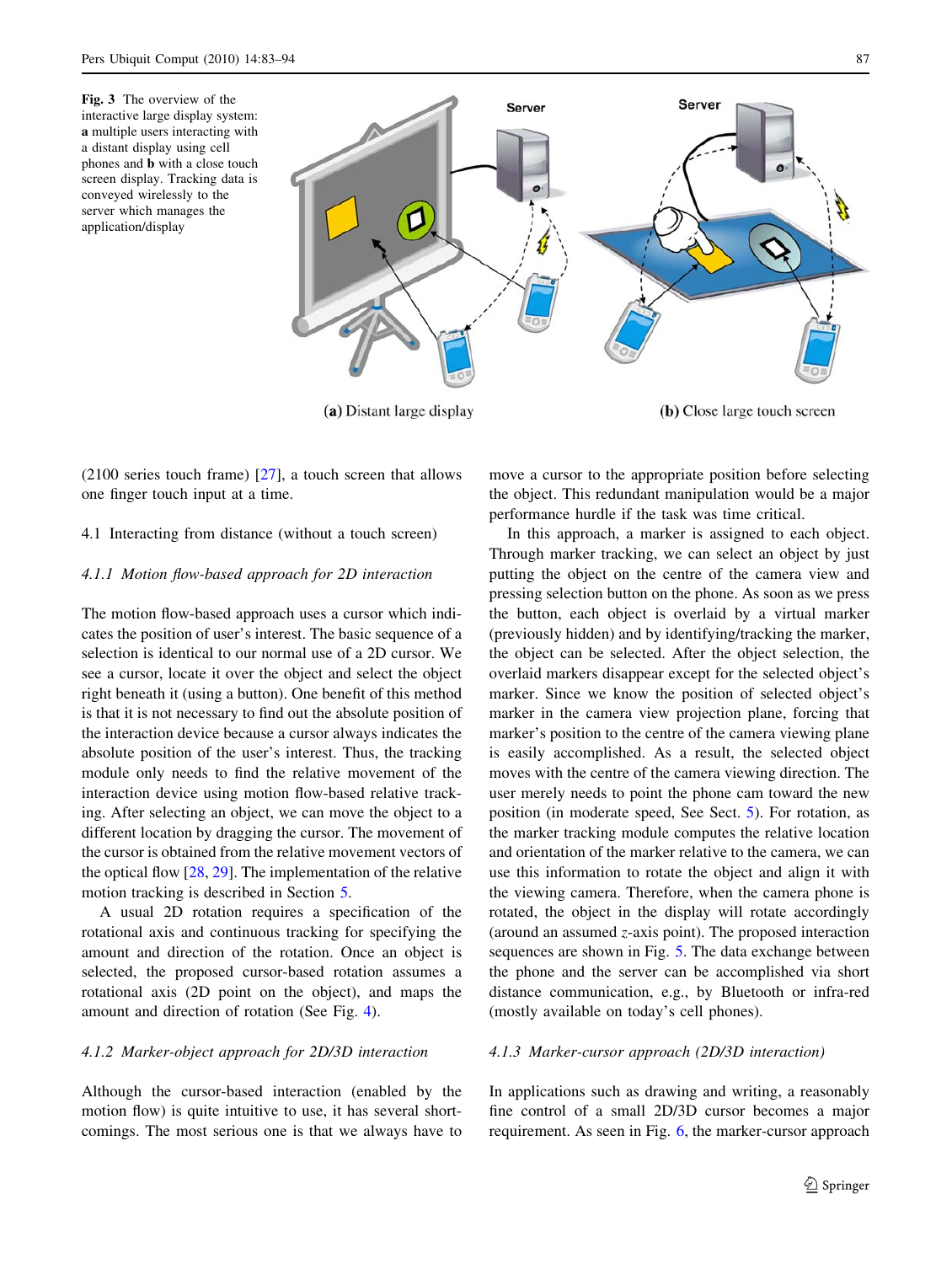<span id="page-5-0"></span>Fig. 4 The upper illustrations show how to select (left), translate, and rotate an object (right) using a motion flowbased tracking with a cameraequipped mobile phone. The lower pictures show the actual implementation results



enables continuous and fine control of the cursor in the large screen environment. Once the camera of the hand-held device detects the marker-cursor displayed on the large screen, we can calculate the 6-DOF information of the hand-held device in the environment. The performance of the marker motion is in general much more robust than using the motion flow approach (See Sect. [5\)](#page-6-0). The intersection point of an orthogonal ray from the hand-held camera and the large screen becomes the position of the marker-cursor. While the camera sees any parts of the screen, the cursor moves to the intersection points of the ray from the camera and screen and this makes continuous and fine movements of the cursor. As shown in the right parts of Fig. [6,](#page-6-0) the fine control of the cursor such as writing letters becomes feasible with the suggested marker-cursor approach. The 6-DOF motion information of the hand-held

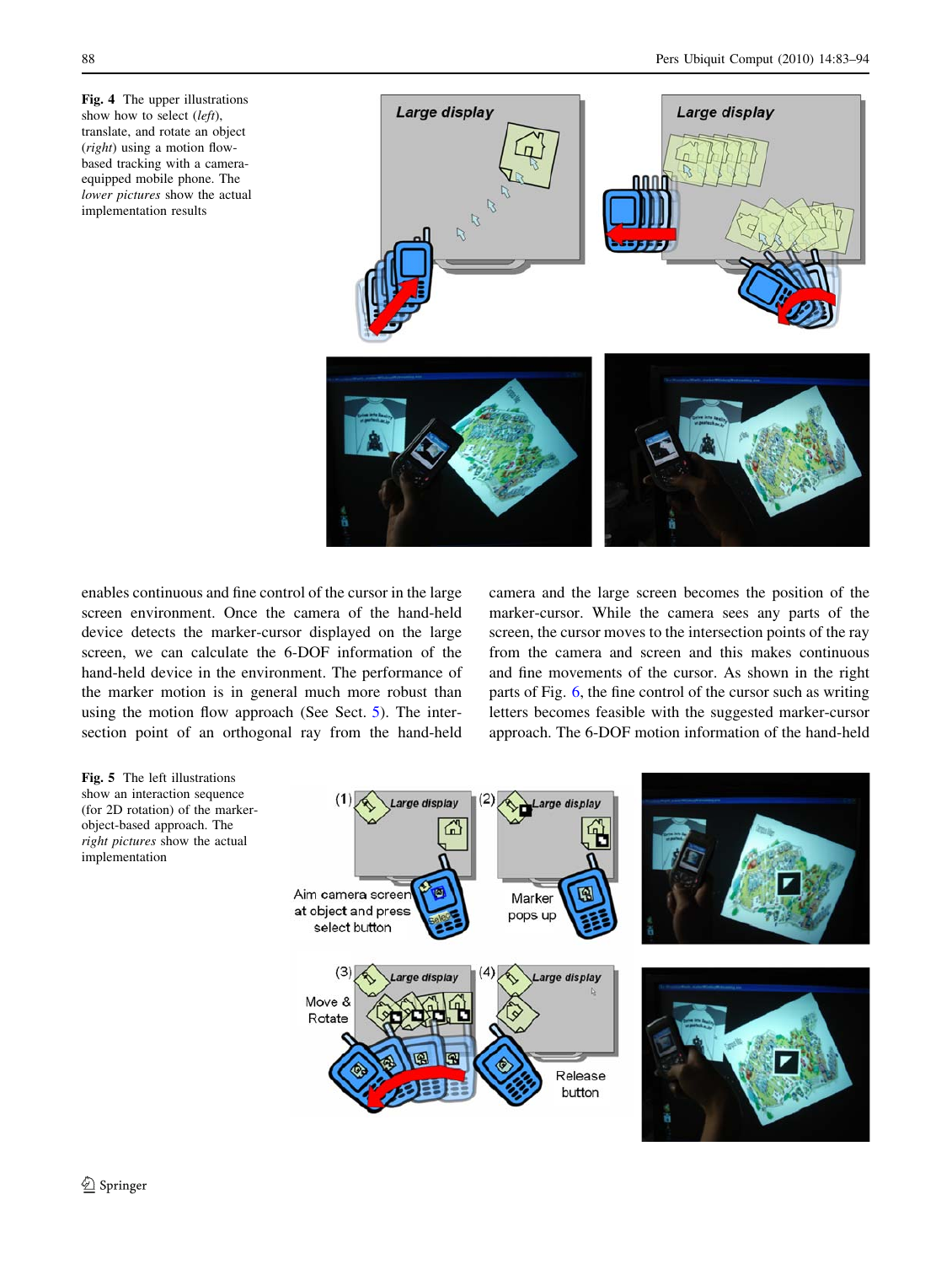<span id="page-6-0"></span>Fig. 6 The left illustration shows how to locate and manipulate a cursor in the marker-cursor approach. The picture in the right shows the use of marker-cursor in a writing application

Fig. 7 Object rotation and scaling using the mobile phone and one finger touch. The task is accomplished efficiently in a simultaneous manner for both 3D (left) and 2D (right) objects



device is computable relative to the marker, so it is also possible to extend this approach to the 3D applications.

# 4.2 Interacting in proximity to touch screen (mobile phone as an embodied ''auxiliary'' agent)

As illustrated in the scenario, when the display is to be used in close proximity to the user, a touch screen is probably the most natural and best interaction device. Here, we propose an approach for object rotation using the mobile phone for a two handed simultaneous interaction. Note that most touch screen systems usually do not allow simultaneous two-handed input. Without the two-handed input, the object rotation must be carried out in sequence. The proposed solution can carry out object selection and translation through the touch screen interface, while mapping the mobile phone's (manipulated by the other hand) rotation to the target object's rotation. The mobile phone's rotation is tracked using the motion flow technique so that the user does not have to aim at any special tracking markers. A scaling operation can be carried out in similar manner. This is an example of the mobile phone being embodied as the target interaction object.

Constrained (since not all 6 degrees of freedom can be robustly tracked using the current motion flow technique) 3D object manipulation can be carried out similarly as well. A touch screen is basically a 2D device such as a mouse or a joystick, and previous researches have shown the shortcomings of such 2D-based devices for 3D interaction [\[30](#page-11-0), [31\]](#page-11-0). The use of typical 3D VR devices such as special trackers is also prohibitive (e.g. cost, availability) for the mass-driven ubiquitous computing environment. Figure 7 illustrates the interaction process, and Fig. [8](#page-7-0) shows the actual implementations. In this case, the object pivoted by the finger touch is rotated or scaled according to the rotated camera phone.

### 4.3 Motion-based gesture interaction

Finally, the raw-tracked motion data (either by motion flow or marker recognition) can further be interpreted for simple abstracted motion gestures. The recent success of the Nintendo WII console [\[32](#page-11-0)] and its gesture-based game interface, shows the potential for gesture input to improve the user experience. Figure [9](#page-7-0) shows a simple example of imitating a car handle by detecting a rotation pattern in the roll direction, and an acceleration pedal by detecting the forward/backward push. Complex motion gesture recognition is starting to become feasible with the increased CPU power of today's new mobile phones.

#### 5 Relative motion tracking and its performance

# 5.1 Implementation on the hand-held device

The relative tracking process is divided into two stages: (1) extracting features from two consecutive image frames and establishing correspondences (which gives us the 2D image motion flow) and (2) estimating the motion parameter changes of the camera (i.e. the interaction device). For the motion flow and feature tracking, we have used the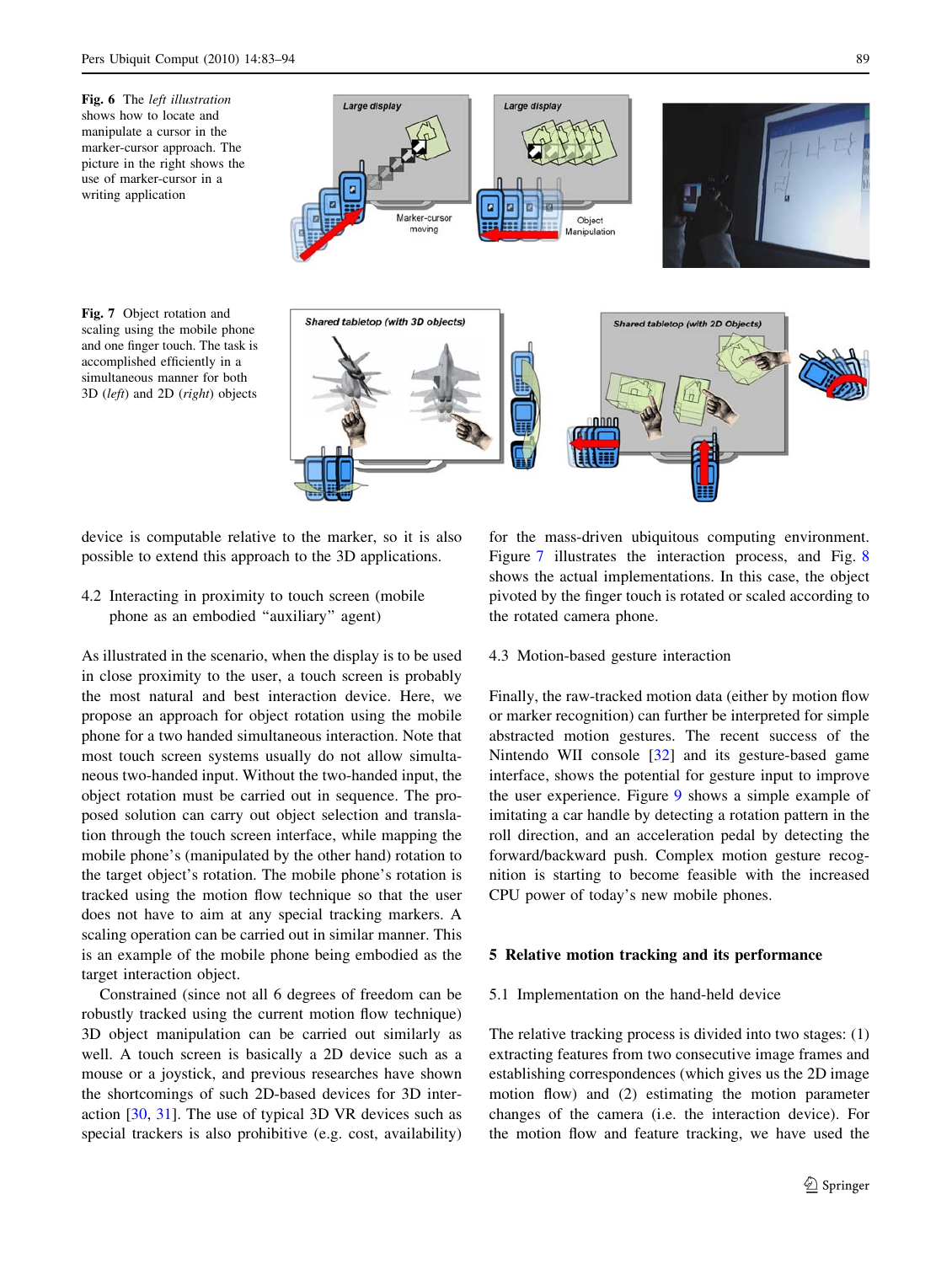<span id="page-7-0"></span>Fig. 8 Snapshots from actual implementations of two-handed interactions using the mobile phone and touch screen. Top row: 2D object rotation, Middle row: 2D scaling, Bottom row: 3D object rotation





pyramidal Lucas–Kanade optical flow algorithm [[28\]](#page-11-0). This algorithm first applies corner detection for finding feature points and then uses image pyramids for tracking those feature points. Due to the limited of computational power of our mobile phone, we adjusted and varied the load by the desired frame rate, image resolution of the camera, and the number of feature points by trial and error. As a result, we have used 10 feature points with the camera image resolution of 160 by 120 and obtained about 6–7 frame/s tracking rate.

With motion flow on the image alone, it is not possible to decide if translational movements along the  $x$ -axis in the image resulted from translational movement of the camera or by rotation of the camera around the y-axis and similarly between translation along y-axis or rotation around  $x$ -axis (See Fig. [10](#page-8-0) for the local coordinate system on the handheld device and the screen). Thus the problem is simply solved by using separate interaction modes (i.e. one for translation and another for rotation). In each respective mode, velocities are measured from the motion flow and integrated to compute the relative amount of changes in translation or rotation. Due to the relatively low sampling rate (6–7 frames per second), linear interpolation was employed on the server side for smooth cursor movement on the display.

Recognizing the z-axis rotation (roll) from motion flow is, however, somewhat difficult because the rotation always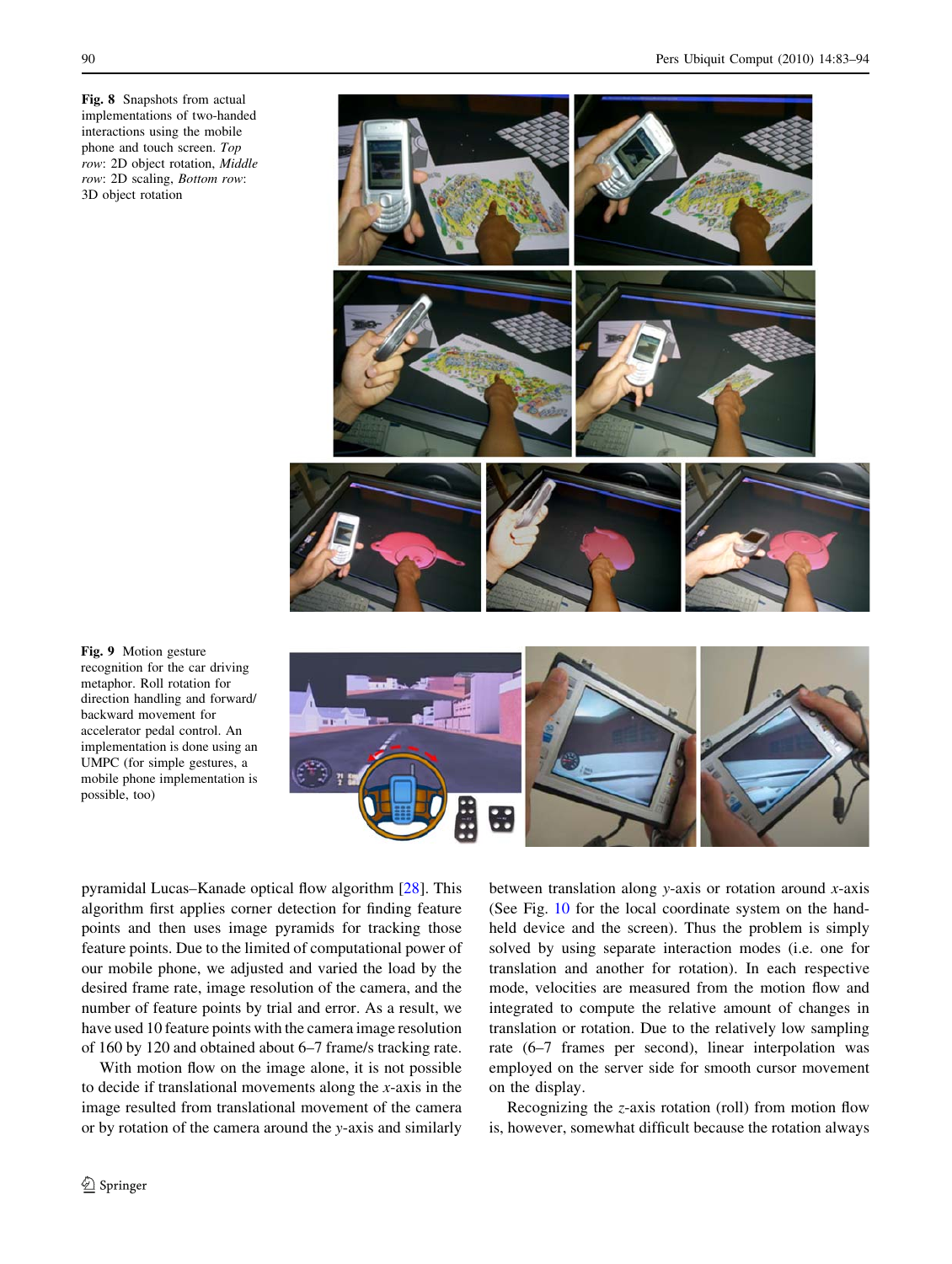<span id="page-8-0"></span>Fig. 10 The local coordinate system on the hand-held device. The z-axis is assumed to be perpendicular to the display surface



usually entails translation and only the z-axis rotation factor must be extracted from the complex feature vectors. Our simple z-axis rotation estimation algorithm is as follows (See Fig. 11). First, since we know the locations of the feature points, we can compute the quadrants they belong to in the image plane. Then we calculate four means of the movement vectors in each quadrant (big blue arrows in Fig. 11). Then, we compare the means of the first quadrant to that of the third, and the second to the fourth. If these differences are higher than some threshold, we recognize it as a rotation in the z-axis, and map its magnitude to the amount of rotation.

In contrast to the motion flow-based algorithm that only provides 3 degrees of freedom tracking  $(x, y)$  translation and roll rotation) for 2D interaction, the marker-based approach



Fig. 11 Finding the rotation factor. The *big arrow* in each quadrant's centre is the mean of the small elongated arrows. The algorithm compares means of the quadrant 1 and 3, and 2 and 4 to determine an existence of a rotation

uses the ARToolKit [\[26](#page-11-0)] that offers a full 6 degrees of freedom tracking  $(x, y, z)$  translation and roll, pitch, yaw rotation).

#### 5.2 Tracking performance

The utility and usability of the proposed methods depend highly on the tracking performance. We have measured the accuracy of the motion flow-based tracking, comparing it that of an accurate ultrasonic 3D tracker. Figure [12](#page-9-0)a shows the motion flow-based tracking performance for translation along the x-axis on the display enacted by horizontal rotation (i.e. rotation around the y-axis, yaw). A 40 inch large display was used with the phone interaction at a nominal (at which the full screen is visible through the camera) distance ( $\sim$  1.5 m) of from the screen. The camera phone was rotated around the y-axis at seven different angular velocities. For each angular velocity, 200 samples of ideal (from the ultrasonic 3D tracker) and actual (from our method) cursor movement data were collected. After the collection, the ideal cursor position was compared with the actual position by using the average pixel difference.

As depicted in the figure, the tracking error stayed below around 3 pixels up to the motion speed of about  $30^{\circ}/s$ , and increases sharply beyond this point. The average velocity of the hand rotation was measured at about  $60^{\circ}/s$ , at which the average pixel error was found to be about 20 pixels. This figure translates to about 1 cm for  $1,280 \times 1,024$ resolution display, and from a distance of 1.5 m, provides reasonable performance. Note that based on this performance, objects (e.g. icons, menu items) to be manipulated can be sized appropriately as well. A similar measurement was taken for *z*-axis rotation and a similar trend is obtained, but with somewhat lower amounts of error, as shown in Fig. [12](#page-9-0)b. This is due to the rarer occurrences of feature disappearance during z-axis rotation than during horizontal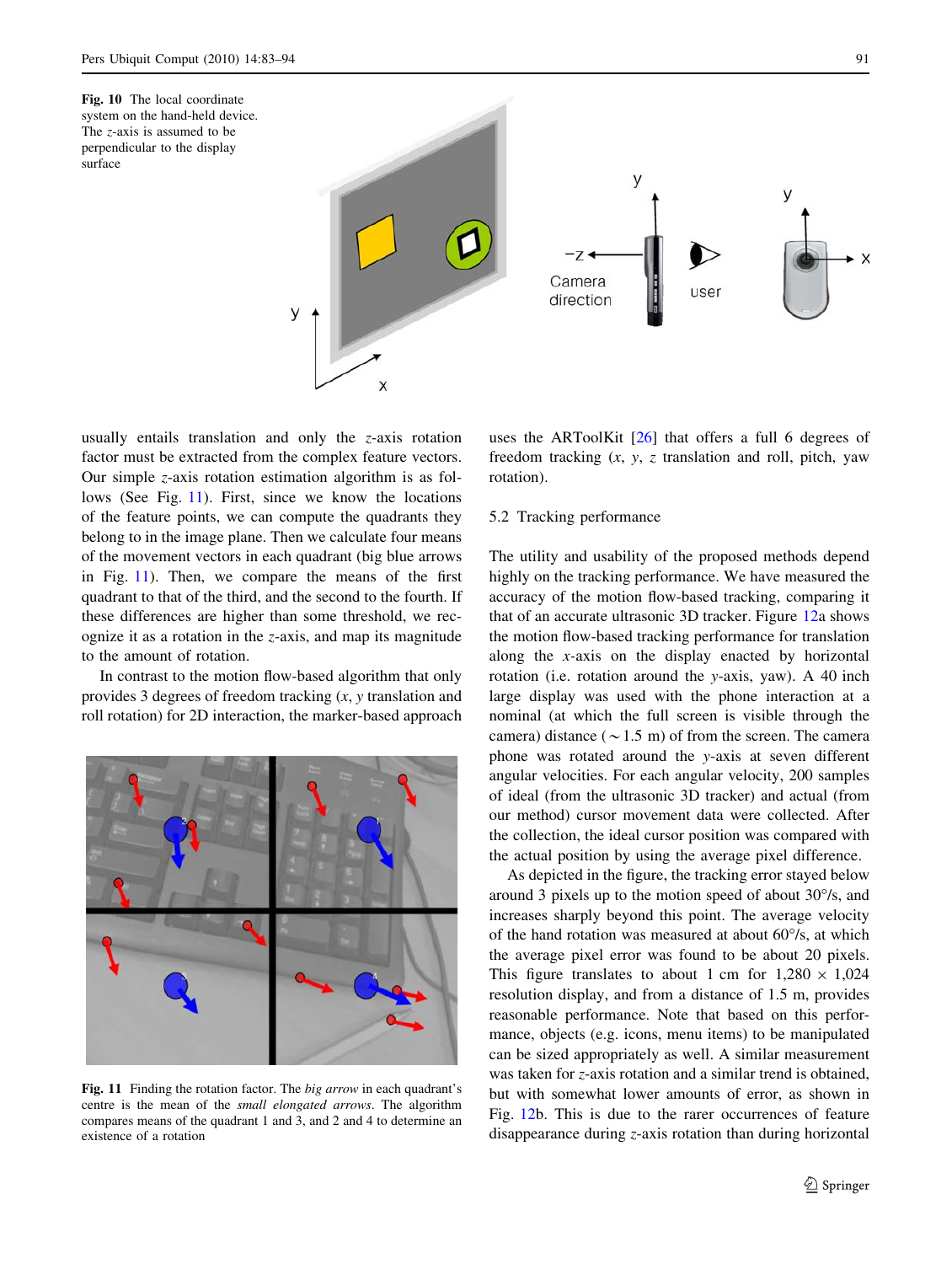Fig. 12 Pixel errors in horizontal translation (x-axis) and z-axis rotation (roll) at different motion speeds

<span id="page-9-0"></span>





Fig. 13 Maximum distances at which a marker of a given size is reliably recognized

rotation (also see Sect. 6). The large standard deviation, however, indicate lower tracking reliability for horizontal rotation. The average z-axis rotation velocity was measured at about  $40^{\circ}/s$  at which the angular error was found to be about 8 degrees, also a much more prohibitive performance figure. For instance, rotating a 5 cm object would cause about 12.5 cm rotational error.

The tracking performance of the ARToolkit for markerbased tracking was also measured. The tracking accuracy and marker recognition performance of the ARToolkit marker tracker is affected primarily by relative size of the marker on the camera screen (i.e. once the marker is recognized the tracking performance is less affected). Abawi et al. conducted an extensive experiment of the tracking accuracy of the ARToolkit [[33\]](#page-11-0). According to their work, ARToolkit exhibited about 5–7 cm of tracking error from the distance of 70 cm with a 55 mm marker. This is not sufficient yet for supporting effective manipulation of relatively small objects (e.g. *\*10 cm objects from 1.5 m distance). Our experience showed that for objects twice as large (or more) than the marker, a reasonable level of interaction efficiency was informally observed.

The relative size is determined by the distance between the marker and the phone, and the size of marker under a fixed camera resolution (160  $\times$  120). Fig. 13 shows the maximum allowable distance at which a marker of three sizes is reliable detected. The three different sizes of marker were set at  $64 \times 64$  pixels ( $\sim 35 \times 35$  mm),  $128 \times 128$  pixels (70  $\times$  70 mm) and 200  $\times$  200 pixels  $(109 \times 109 \text{ mm})$  displayed on a 40 inch display screen (having 1.83 pixels/mm), respectively. The maximum distances reported in the graph may vary with different lighting condition and type of the display device, but the figures still can serve as a guideline for determining the appropriate software marker size given a display size and interaction range. Also note that the marker size should also be set in consideration to the objects they control or manipulate so that the marker does not seriously occlude the objects.

## 6 Interaction performance and usability

As can be seen from the general results, the current implementation is still far short of supporting recognition of ''fast'' movements. The camera itself only produces about 10–15 frames of data per second, and the motion flow algorithm about 6–7 frames of tracked data per second. Thus the gesture recognition or tracking performance depends highly on the speed of the gesture/motion. For example, if the mobile phone is rotated faster than  $60^{\circ}/s$ , one-third of the area of the frame (and corresponding feature candidates) disappears from last frame (the field of view of the camera is about  $35^{\circ}$ ). A related problem is the accuracy. Fine continuous motion control (e.g. at the level of few millimeters or degrees) is not currently possible.

While the high level interaction model should normally be independent of any underlying implementation, in this case, the limitations in each tracking technique affects interaction performance. The tracking accuracy is somewhat improved with the use of markers, however, the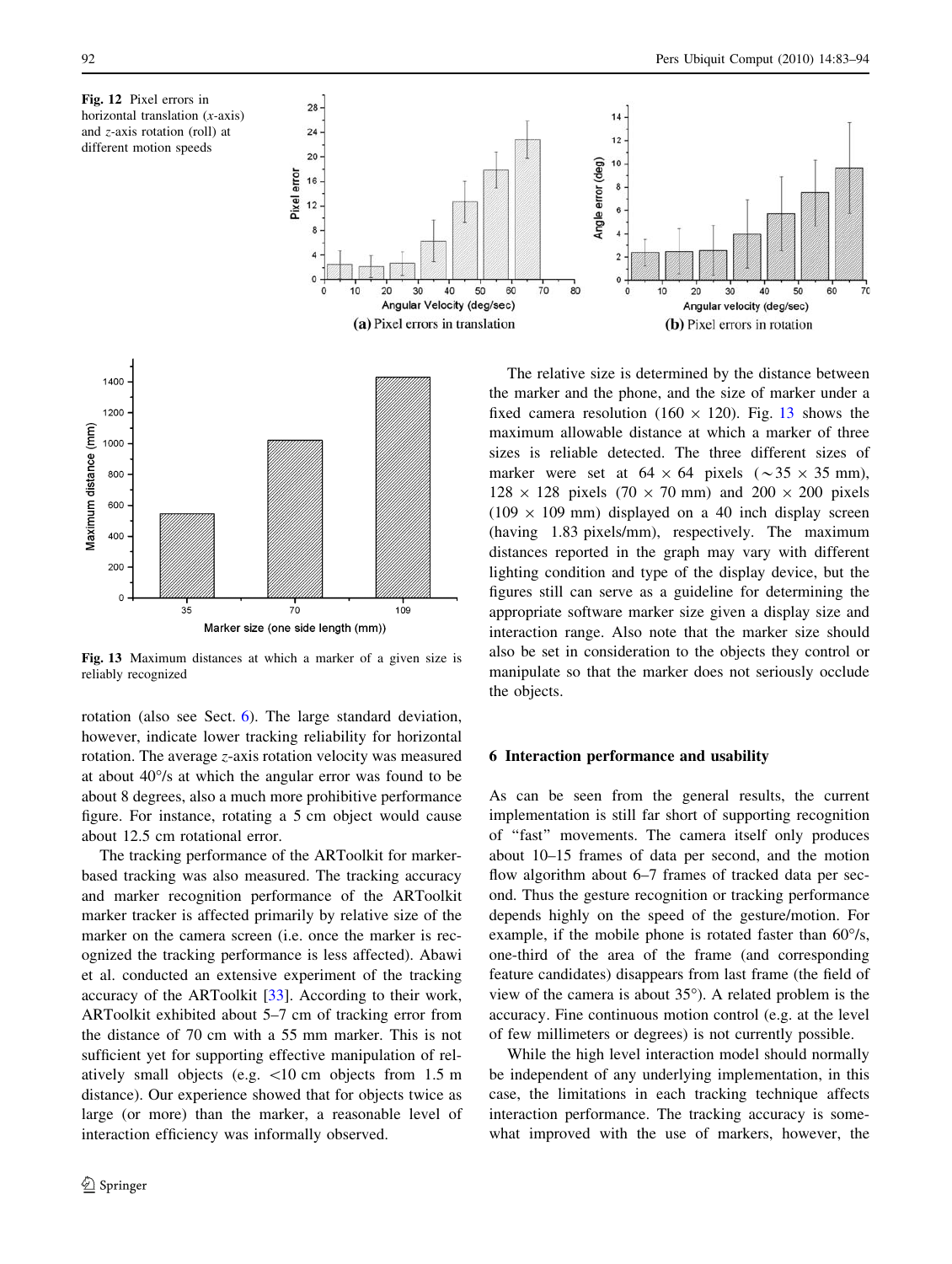<span id="page-10-0"></span>marker-object and marker-cursor-based approaches can cause occlusion of the target interaction object. This problem can be alleviated in part by showing the marker only when needed for a very short time interval (as is in marker-object based approach) and by reducing the size of the marker as small as possible (in marker-cursor based approach).

Another problem is that detecting  $z$ -axis rotation (yaw) becomes problematic because users tend to rotate the phone around their wrists (instead of around the center of the phone). This produces discrepancies in the intended motion (e.g. rotate) and resulting interaction. Rotating around the wrist can cause feature point disappearance as well. However, it is only a matter of time that such hardware (and system software performance) constraints will disappear. Once the system resources become sufficient to support relatively fast gestures also, the proposed interaction should prove to be truly effective.

The scenario and task analysis have shown that for sharing distant display, the most spatial interactions only require degrees of freedom of less than two (e.g. translation (2D), rotation (1D), scaling (1D)). The objects shared on display are preferably all visible without mutual occlusions. Thus, 3D interactions in full 6 degrees of freedom are not normally necessary. When using the large display in a more intimate way, at closer distances and with less people to share, 3D interactions may be necessary. Our proposal is to use the mobile phone in combination with other means such as the touch screen, reducing the demands on the mobile phone, again, to provide many degrees of tracking freedom. Still, as already mentioned, the tracking accuracy and reliability must be improved to widen the types of possible tasks and user satisfaction.

In a related work, authors of this article have discovered that despite limited amounts of the feedback (e.g. small display size, limited sound, low resolution graphics, etc.), hand-held devices can still exhibit reasonable interaction efficiency through careful interaction design, e.g. by adopting motion or proprioception-based interfaces for physical/spatial tasks and button based for discrete/logical tasks [[34](#page-11-0)]. The target application platform considered in this work is different, i.e. here, the handheld device is used mainly for interaction with a separate large display, while, in the study cited above, the device contains the display itself. However, we believe that the same principle applies in the interaction situations considered here, and previous researches have demonstrated so through formal usability studies  $[30, 31]$  $[30, 31]$  $[30, 31]$  $[30, 31]$ , which need not be repeated. Our focus is in finding novel interaction methods using a ubiquitous interaction device such as a mobile phone with a less than perfect tracking capability, and whether the principles can hold in the presence of such a limitation.

#### 7 Conclusion

In this article, we have proposed and implemented various ways to interact with a large shared display system using a camera-equipped camera phone in a ubiquitous computing environment setting. Our motivation starts with the fact that mobile phones with cameras have now become a very common platform in our lives and can act as an ideal medium for various interactions in the ubiquitous computing environment. Three main interaction styles (simple mouse-like continuous tracking in 3D space, embodied agent, and gesture driven) were proposed with two implementations of camera based tracking (e.g. movement flow and marker recognition). Such devices and interaction can further be enhanced with multimodal displays and additional sensing. This work is only the first step to our research in using a multi-purpose handheld device such as a mobile phone as an interaction device. In the future, we plan to evaluate these techniques using rigorous user studies, comparing them to other possible large screen interaction methods. We will also explore other alternative computer vision-based input methods using mobile phones.

Acknowledgments The Lucas–Kanade feature tracker for Symbian OS was kindly provided by ACID (Australian CRC for Interaction Design) for our implementation results. This research is financially supported by the Ministry of Knowledge Economy (MKE) and Korea Institute for Advancement in Technology (KIAT) through the Workforce Development Program in Strategic Technology.

#### References

- 1. Norman DA (1998) The invisible computer. MIT Press, Cambridge
- 2. Wisneski C, Ishii H, Dahley A, Gorbet M, Brave S, Ullmer B, Yarin P (1998) Ambient displays: turning architectural space into an interface between people and digital information. In: Proceedings of the first international workshop on cooperative buildings (CoBuild '98), pp 22–32
- 3. Lashina T (2004) Intelligent bathroom. In: European Symposium on Ambient Intelligence, Eindhoven, Netherlands
- 4. Fitzmaurice GW, Zhai S, Chignell MH (1993) Virtual reality for palmtop computers. ACM Trans Info Syst 11(3):197–218
- 5. Watsen K, Darken RP, Capps M (1999) A handheld computer as an interaction device to a virtual environment. In: Proceedings of the third immersive projection technology workshop
- 6. Kukimoto N, Furusho Y, Nonaka J, Koyamada K, Kanazawa M (2003) Pda-based visualization control and annotation interface for virtual environment. In: Proceeding of 3rd IASTED international conference visualization, image and image processing
- 7. Mantyla V-M, Mantyjarvi J, Seppanen T, Tuulari E (2000) Hand gesture recognition of a mobile device user. In: Proceedings of the IEEE international conference on multi-media and expo, pp 281–284
- 8. Bayon V, Griffiths G (2003) Co-located interaction in virtual environments via de-coupled interfaces. In: Proceedings of HCI international, pp 1391–1395
- 9. Hachet M, Pouderoux J, Guitton P (2005) A camera-based interface for interaction with mobile handheld computers. In: